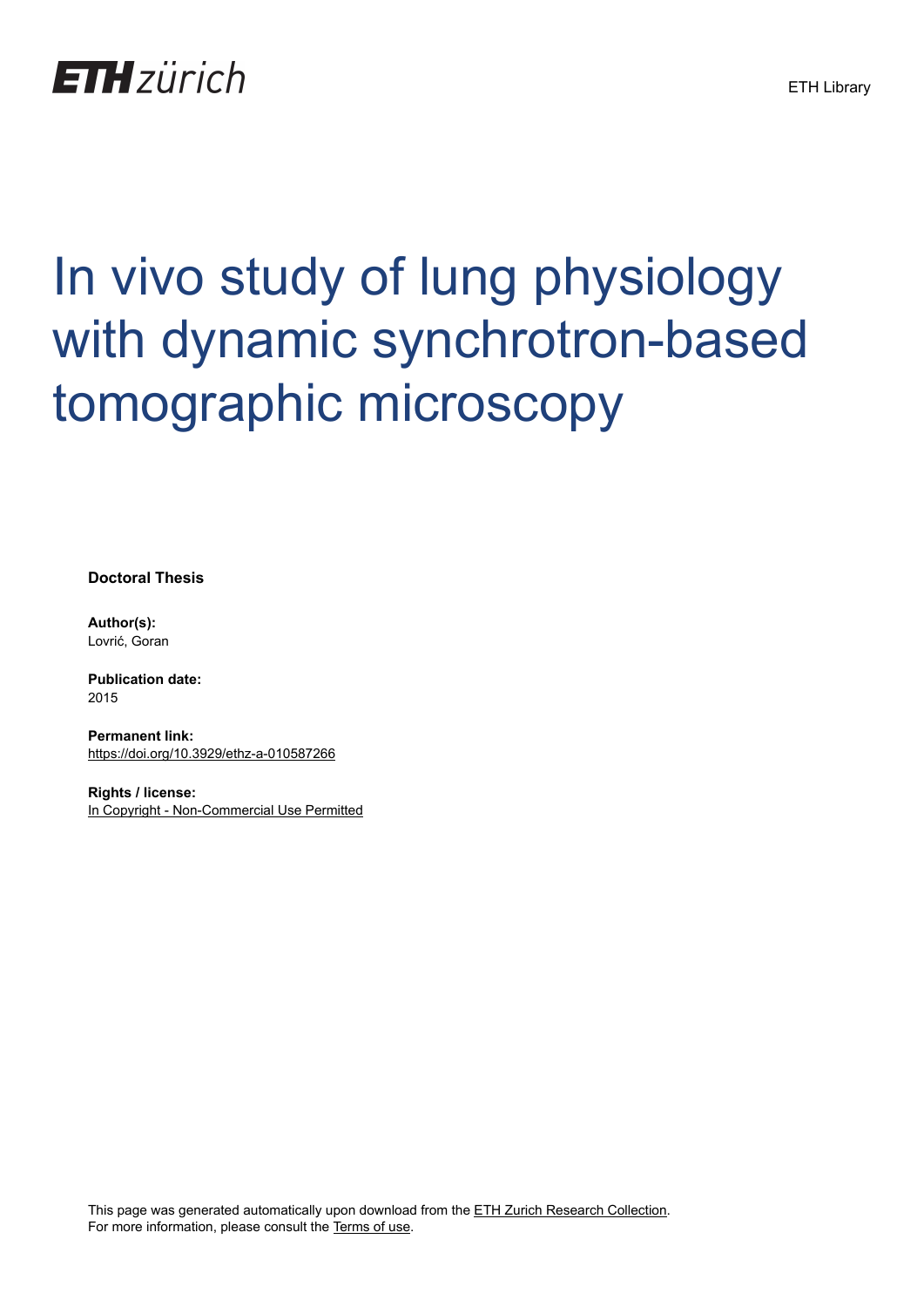



DISS. ETH NO. 22812

# *In vivo* study of lung physiology with dynamic synchrotron-based tomographic microscopy

A thesis submitted to attain the degree of DOCTOR OF SCIENCES of ETH ZURICH (Dr. sc. ETH Zurich)

presented by

## Goran Lovrić

MSc., Graz University of Technology BSc., Graz University of Technology

born on 11.02.1986

citizen of the Republic of Croatia

accepted on the recommendation of

Examiner: Prof. Dr. Marco Stampanoni Co-examiner: Dr. Rajmund Mokso Co-examiner: Prof. Dr. Johannes C. Schittny Co-examiner: Dr. Matthias Roth-Kleiner Co-examiner: Dr. Alberto Bravin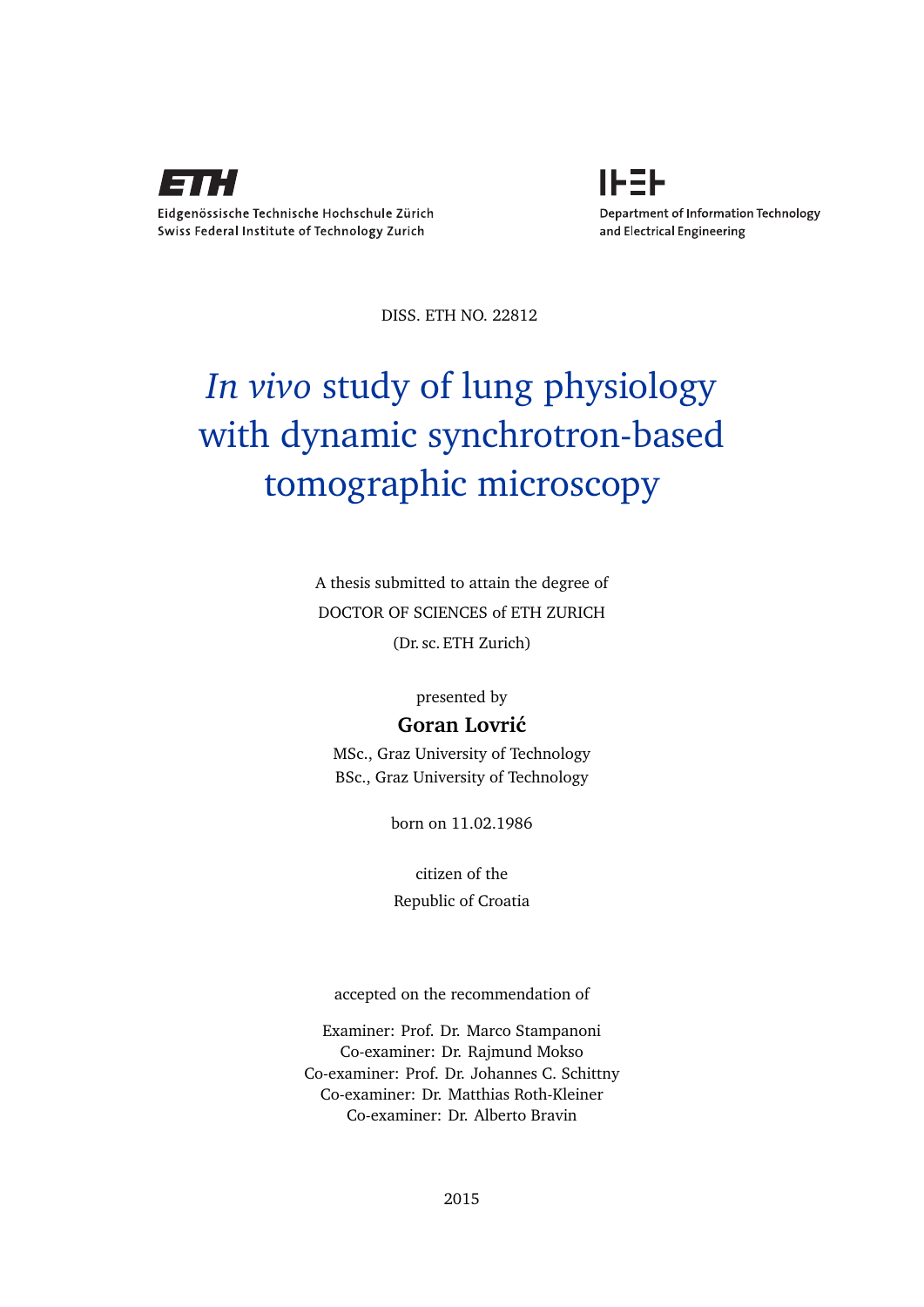### **Abstract**

Lungs represent the integrative part of the mammalian respiratory system, without which no molecular processes would be possible. However, lung failure still represents one of the leading causes of morbidity and mortality worldwide while the connection between macroscopic observations and the processes taking place at the microscopic and functional scale are still largely unexplored. In particular, in the study of lung inflation and deflation issues, little is known about the structural alterations taking place in the gas-exchange area at the alveolar and acinar scale. While the need for high-resolution imaging techniques remains fundamental in lung research, third-generation synchrotrons have established themselves as valuable experimental machines, providing fast acquisitions in the order of sub-seconds, high resolutions at the micrometer scale and highly coherent X-rays. However, their large capabilities in high-resolution imaging have not been fully explored yet in the field of lung physiology.

The underlying thesis is devoted to the development and realization of *in vivo* tomographic X-ray microscopy for the study of lung physiology at the micrometer scale. The aim of conceiving a fully performant *in vivo* endstation with its first successful application to micrometer-scale tomography is achieved by a wide combination of different aspects such as the development of the necessary beamline instrumentation (hardware, controls software), dosimetry considerations, novel approaches towards image processing and quantitative data analysis as well as a systematic optimization of various experimental parameters. A first realization of a prospective heartbeat-triggered acquisition scheme for performing *in vivo* lung tomography at the micrometer scale is reported and first indicative biological results are presented. In particular, a series of different aspects are reported which indicate that lungs exhibit highly heterogeneous inflation patterns reaching down to the micrometer scale.